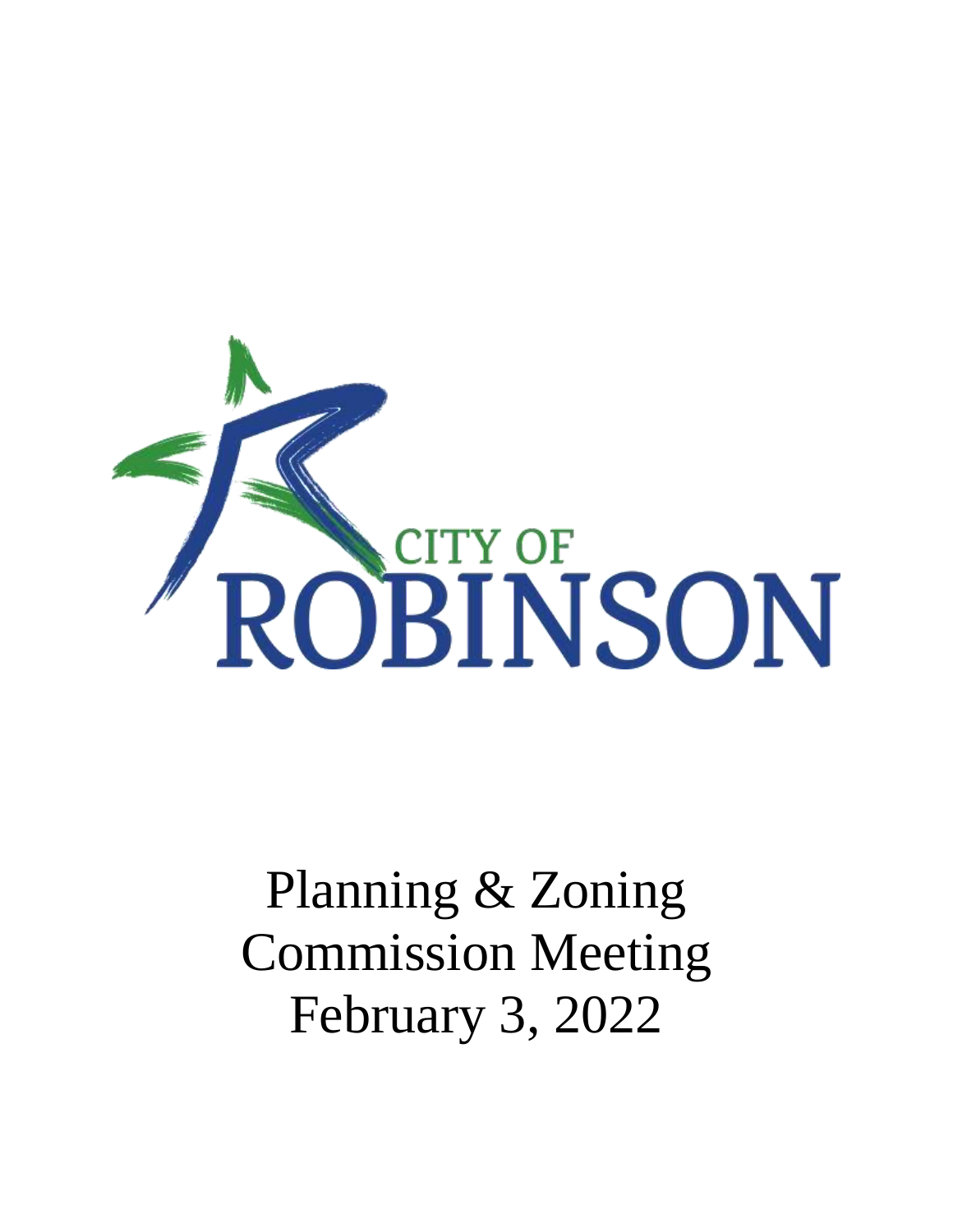

# 111 W. Lyndale, Robinson, TX 76706-5619 Phone (254) 662-1415 ❖ Fax (254) 662-1035

### **PUBLIC NOTICE**

#### **THE CITY OF ROBINSON PLANNING AND ZONING COMMISSION WILL MEET ON THURSDAY, FEBRUARY 3, 2022, AT 6:00 P.M. IN THE COUNCIL CHAMBERS AT ROBINSON CITY HALL, 111 W. LYNDALE DRIVE, ROBINSON, TEXAS TO CONSIDER AND ACT ON THE ITEMS ON THE FOLLOWING AGENDA.**

- 1. **Call to Order of Regular Session**
- 2. **Invocation**
- 3. **Roll Call**
- 4. **Approve Minutes**: January 6, 2022
- 5. **Citizen Comments**
- 6. **PUBLIC HEARING**: Conduct a public hearing and consider a recommendation to the Robinson City Council regarding the application of Andrew Mellencamp for approval of a specific use permit for a hosted and an unhosted residential bed and breakfast in the RE District on 1.946 acres known as a tract in the C. O'Campo Survey, addressed at 724 N. Old Robinson Road.
- 7. **Board member comments and/or questions: No discussion by or with Board members will be held on any matter not listed on an official agenda as required by law.**
- 8. **Adjourn**.

*\*The Governing Body reserves the right to go into Executive Session on any item listed on the Agenda in accordance with Chapter 551 of the Government Code.*

*\*Public Hearings will be held in accordance with procedures set forth in Resolution R-95-011, adopted by the City Council on June 13, 1995.*

*Note: Persons with disabilities who plan to attend this meeting and who need auxiliary aids or services should contact Misty Cryer, City Secretary at 254-662-1415 at least twenty-four (24) hours before this meeting so that appropriate arrangements can be made.*

| <b>POSTED:</b> | <b>Planning &amp; Zoning Commission Meeting Agenda</b> |  |
|----------------|--------------------------------------------------------|--|
| AT:            | February 3, 2022                                       |  |
| BY:            | Page 1 of 1                                            |  |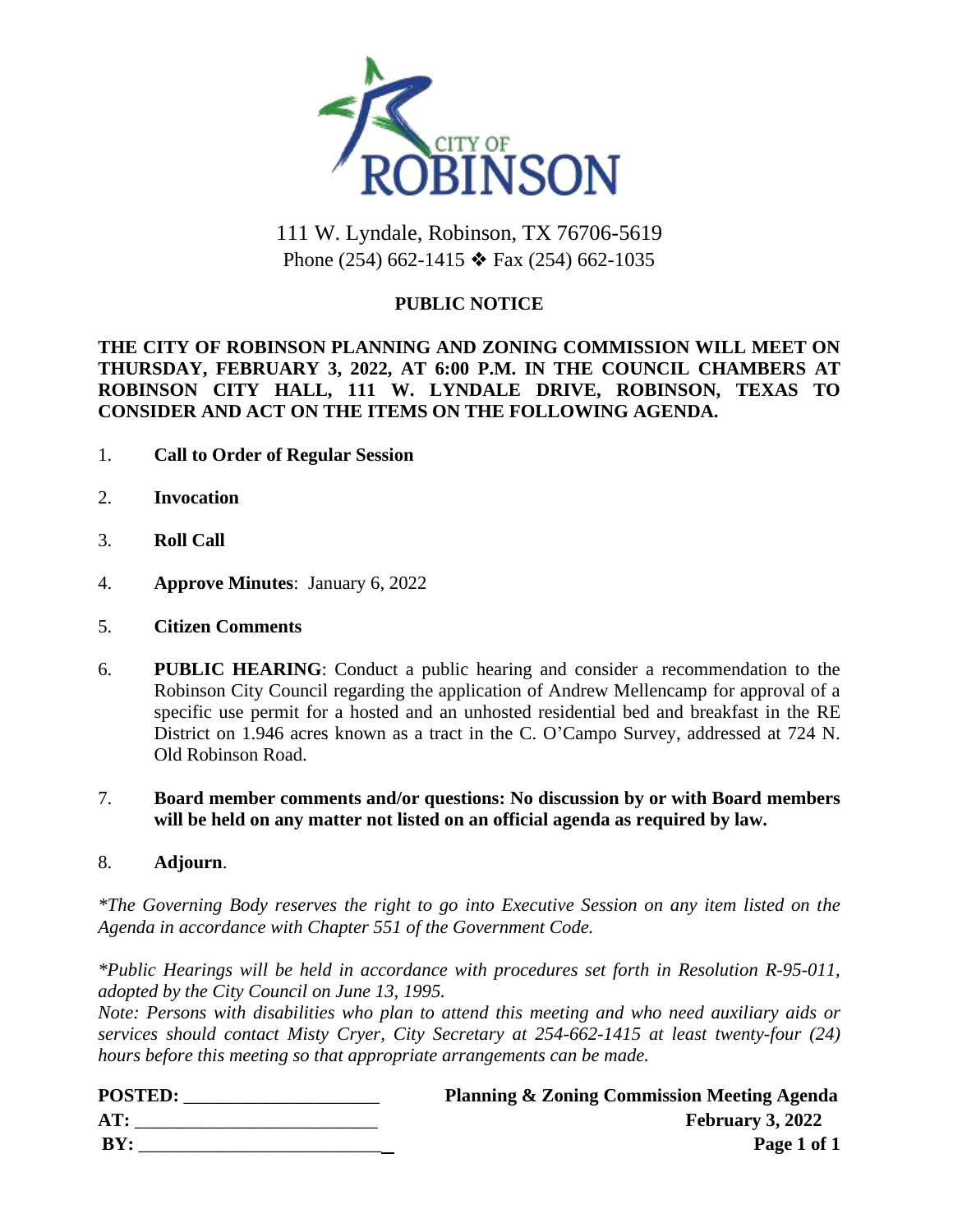

**Date Submitted: 1/28/2022 Meeting Date: 2/3/2022 Items #1-3**

## **CALL TO ORDER:**

## **INVOCATION:**

## **ROLL CALL:**

|                    | <b>PRESENT</b> | <b>ABSENT</b> |
|--------------------|----------------|---------------|
| <b>HOLTKAMP</b>    |                |               |
| <b>RUIZ</b>        |                |               |
| <b>DINGMAN</b>     |                |               |
| <b>THOMPSON</b>    |                |               |
| <b>PRAESEL</b>     |                |               |
| <b>DAVIS</b>       |                |               |
| <b>ARNHART</b>     |                |               |
| <b>ALTERNATES:</b> |                |               |
| <b>LOTH</b>        |                |               |
| <b>REID</b>        |                |               |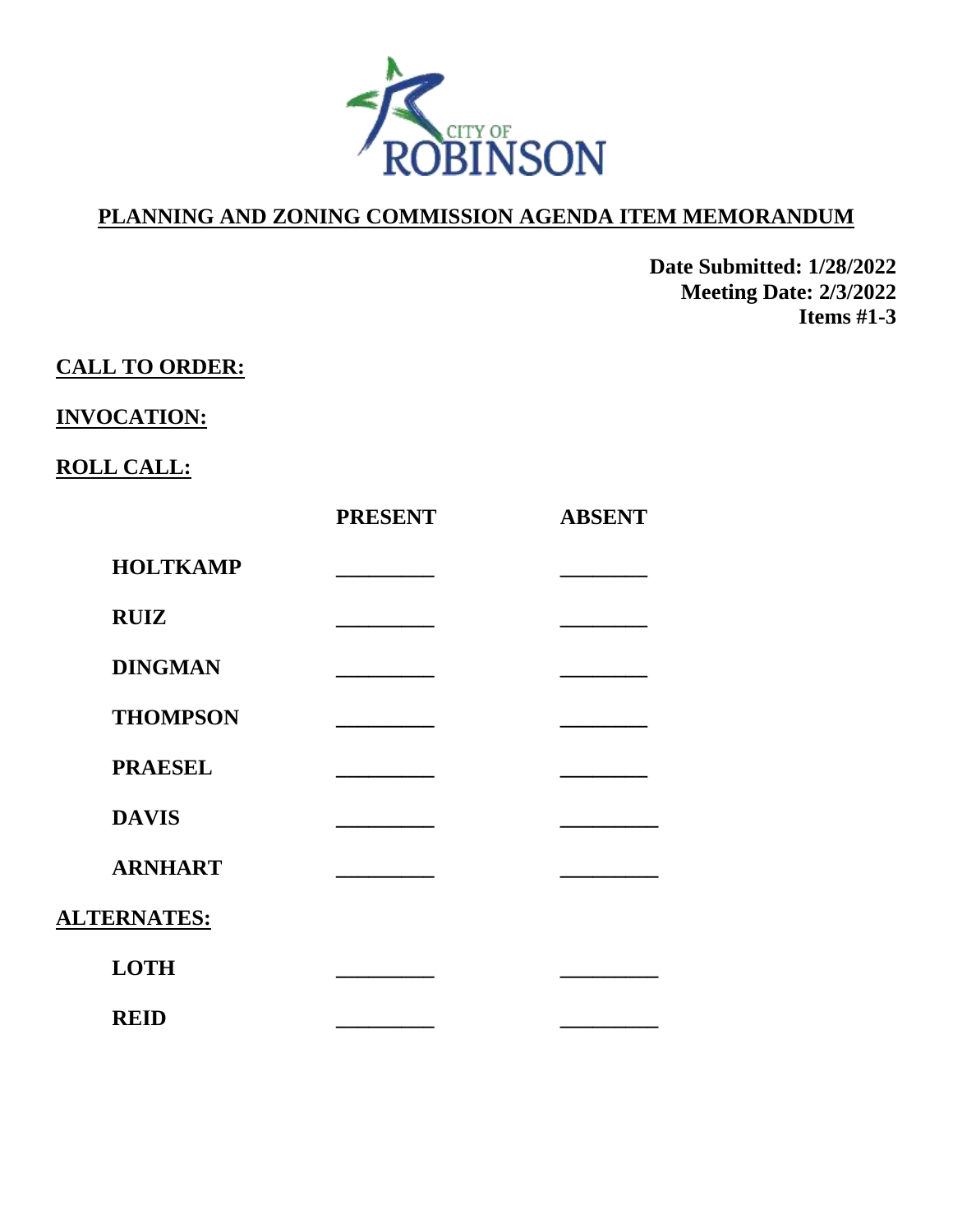

**Date Submitted: 1/28/2022 Meeting Date: 2/3/2022 Item #4**

**DEPT./DIVISION SUBMISSION & REVIEW:** Justin French, Director of Planning and Development

**ITEM DESCRIPTION:** Approve Minutes: January 6, 2022.

**STAFF RECOMMENDATION:** Approve minutes as presented in item description.

**ITEM SUMMARY:** A copy of the minutes has been provided for review.

**FISCAL IMPACT:** N/A

**ATTACHMENTS:** January 6, 2022 Regular Meeting Minutes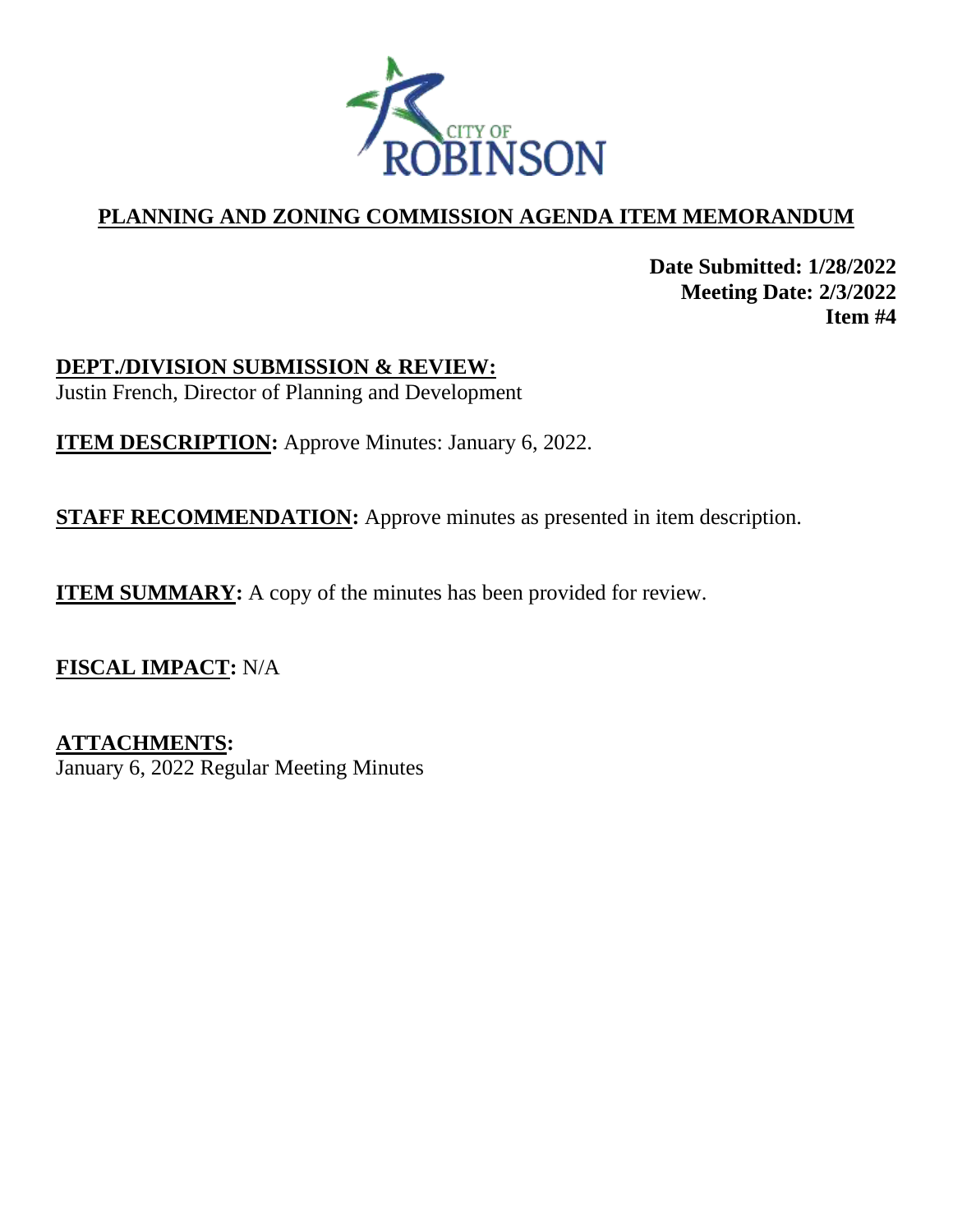#### **MINUTES OF PLANNING AND ZONING COMMISSION MEETING JANUARY 6, 2022**

- 1. **Call to order:** Meeting was called to order at 6:00 PM by Chairman David Dingman.
- 2. **Invocation:** Invocation was provided.
- 3. **Roll call:** Members Present: David Dingman, Jana Reid, Les Davis, and Bracken Arnhart. Members Absent: Tim Holtkamp, Belen Ruiz, Jeff Thompson, Glen Loth
- 4. **Approve Minutes: December 14, 2021.** Motion to approve the minutes from December 14, 2021 as written was made. Voting in favor: Dingman, Davis, Reid, and Arnhart. There were no opposing votes and motion carried unanimously by a vote of 4-0.
- 5. **Citizen Comments:** None.
- 6. **PUBLIC HEARING: Conduct a public hearing and consider a recommendation to the Robinson City Council regarding the application of Chad Alvarez with JHAWC Holdings on behalf of Stacy Fadal Coker Etal for a zoning change from R/O District to PD Planned Development District for all C-2 District uses plus heavy machinery and construction equipment sales, rental, and/or storage on 6.468 acres known as two tracts out of the C. O'Campo Survey, addressed at 4850 S. Loop 340 Highway.** Chairman, David Dingman opened the Public Hearing at 6:00 PM. Justin French, Director of Planning and Development, addressed the Commission and provided a brief overview. Chad Alvarez's team was present through conference call, respectfully requested approval and was available for any questions. Following questions and a discussion by the Commission, a Commission Member motioned to recommend approval of the rezoning, and a commissioner seconded this motion. Voting in favor: Dingman, Davis, Reid, and Arnhart. Motion carried by a vote of 4-0. The Public Hearing was closed at 6:27 PM.
- 7. **Board member comments and/or questions: No discussion by or with Board members will be held on any matter not listed on an official agenda as required by law**.
- 8. **Adjourn:** Meeting adjourned at 6:28 PM.

David Dingman, Chairperson

\_\_\_\_\_\_\_\_\_\_\_\_\_\_\_\_\_\_\_\_\_\_\_\_\_\_\_\_\_\_\_\_\_\_\_\_\_\_\_

Attest:

Cyndi Carnes, Customer Service Specialist

\_\_\_\_\_\_\_\_\_\_\_\_\_\_\_\_\_\_\_\_\_\_\_\_\_\_\_\_\_\_\_\_\_\_\_\_\_\_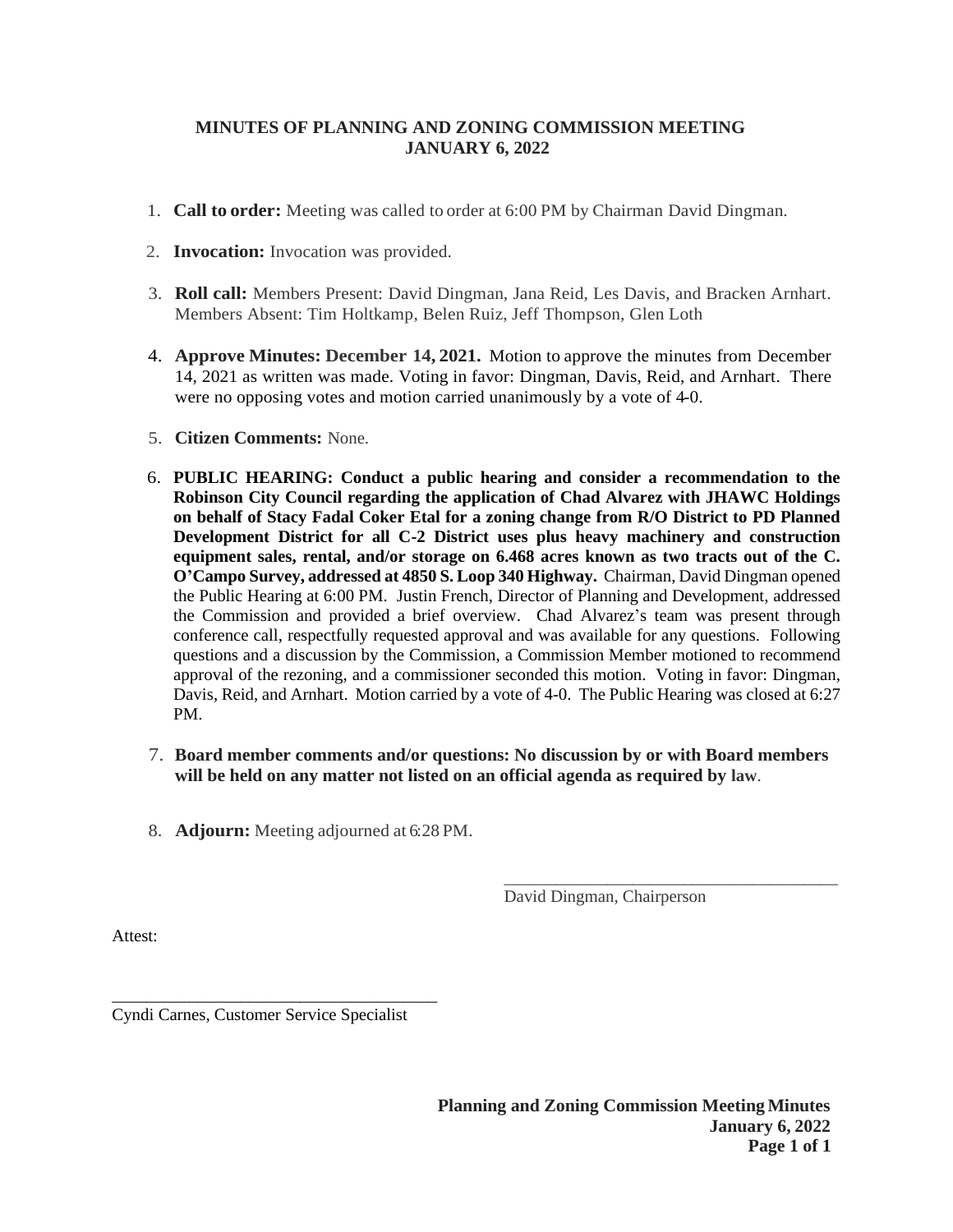

**Date Submitted: 1/28/2022 Meeting Date: 2/3/2022 Item #5**

**DEPT./DIVISION SUBMISSION & REVIEW:** David Dingman, Chair

**ITEM DESCRIPTION:** Citizen Comments.

## **STAFF RECOMMENDATION:**

**ITEM SUMMARY:** *This is an opportunity for citizens to address the Commission on matters which are not scheduled for consideration. In order to address the Commission, please complete a Speaker's Request Form and submit to the City Secretary prior to the start of the meeting. All comments must be directed to the Presiding Officer, rather than an individual Commission Member or city staff. Comments are limited to three minutes and must pertain to the subject matter listed on the Speaker's Request Form. The Commission may not comment publicly on issues raised, but may direct the City Manager or Planning Director to resolve or request the matter to be placed on a future agenda. Such public comments shall not include any "deliberation" as defined by Chapter 551 of the Government Code, as now or hereafter amended.* 

## **FISCAL IMPACT:** N/A

## **ATTACHMENTS:** N/A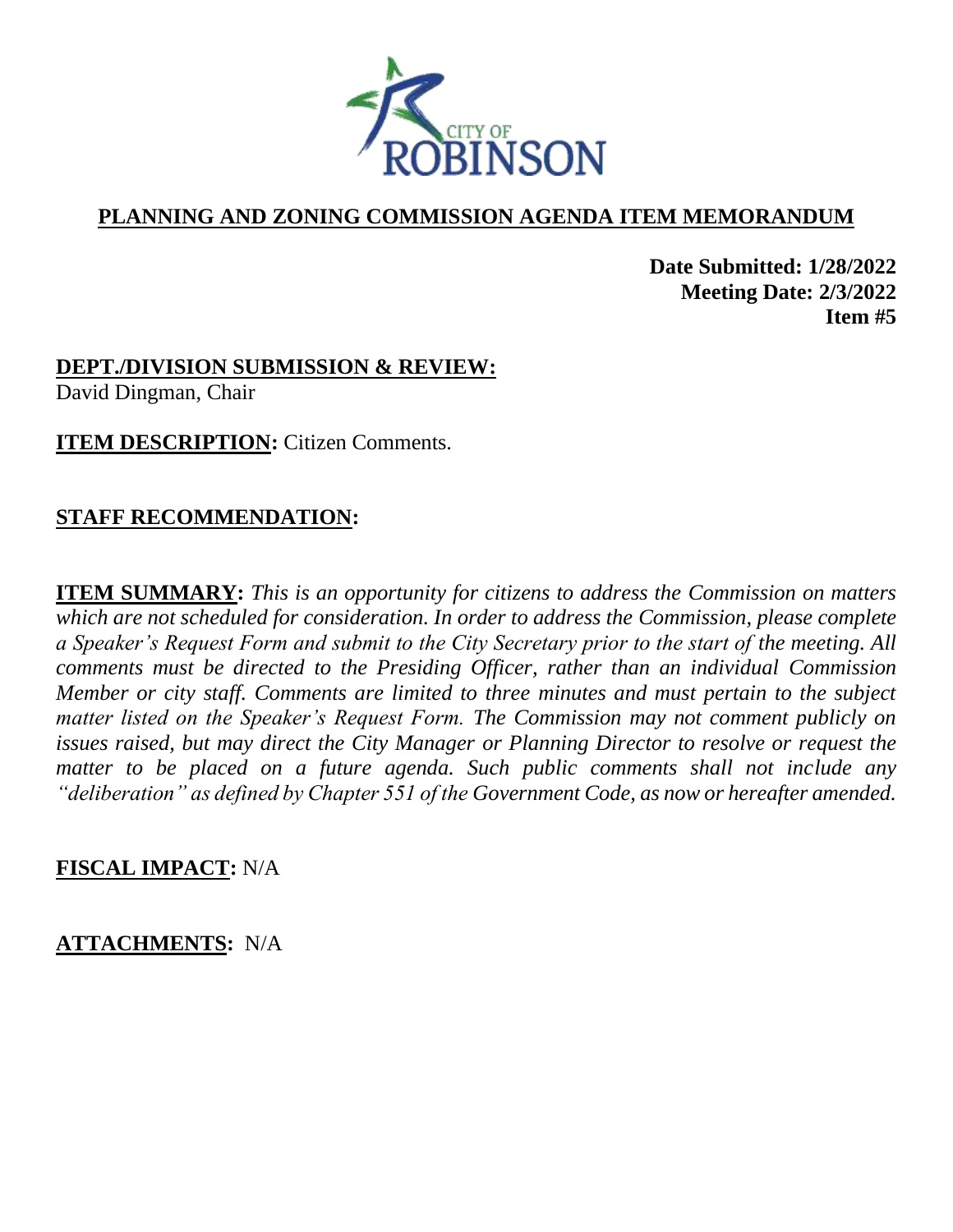

**Date Submitted: 1/28/2022 Meeting Date: 2/3/2022 Item #7**

## **DEPT./DIVISION SUBMISSION & REVIEW:**

David Dingman, Chairman

**ITEM DESCRIPTION:** Board member comments and/or questions: No discussion by or with Board members will be held on any matter not listed on an official agenda as required by law.

HOLTKAMP

RUIZ

DINGMAN

**THOMPSON** 

PRAESEL

DAVIS

ARNHART

ALTERNATES:

LOTH

REID